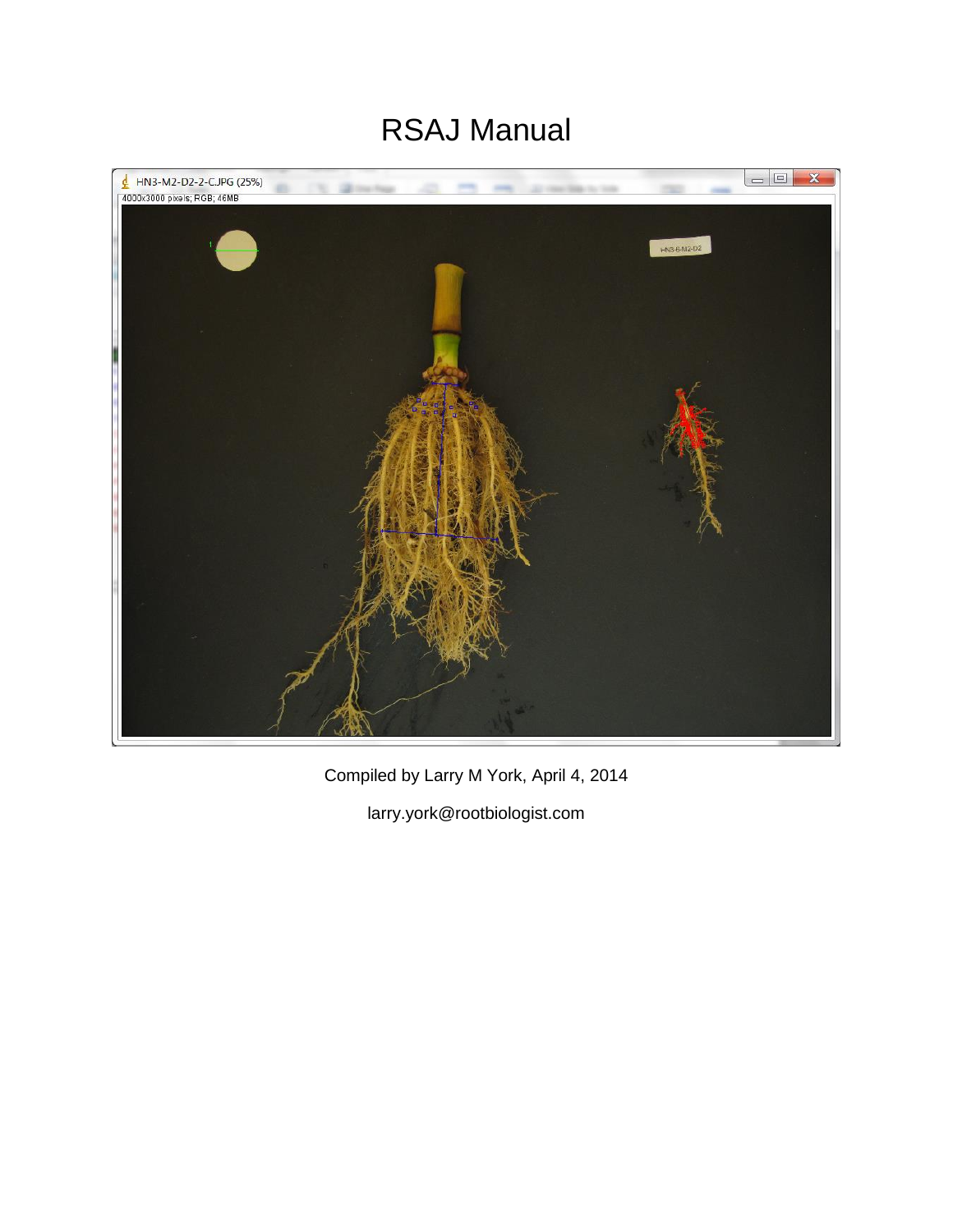## **Summary**

RSAJ is a project for the ObjectJ plugin for ImageJ. RSAJ was developed for the measurement of root system architecture traits in maize but the ideas can be extended to other species. Traits measured are intended to be the same or improvements as those measured in shovelomics. The objects can be modified to a user's specific situation. RSAJ allows the user to place markers on images, and to edit those markers later. The makers define objects such as points, lines, and angles. The user can review a project any time after completion to check the accuracy of measurements by seeing where the markers are located overlaid on images.

#### **Image requirements**

Images can be taken with any type of camera mounted above the root crown. Higher quality data will be generated from higher quality pictures in general. A matte, black background works well, such as a table painted with blackboard paint. A washed root crown should be placed on the background, with one nodal root cut off from that whorl and placed on the side of the image. Keep the stem of the root crown as vertical as possible. Including a scale of a known size is necessary to calculate pixels per length. Best practice includes keeping a tag with the sample identity in the picture as well, such as printed labels. Renaming image files to the sample ID is most convenient, as RSAJ will include the image name in the results. For maize, it is best to at least image the outside brace roots that penetrate the soil along with the most outside crown roots. Brace roots will be pigmented while crown roots will not be pigmented. Simply cut off a whorl of brace roots to reveal crown roots.

# **Opening RSAJ the first time and adding images to analyze**

1. Install ImageJ using their directions and review online documentation

# <http://imagej.nih.gov/ij/>

2. Install ObjectJ using their directions and review online documentation

#### <http://simon.bio.uva.nl/objectj/>

- 3. Download RSAJ ObjectJ package file to folder containing images
- 4. Open ImageJ, navigate to Plugins jars ObjectJ
- 5. Open RSAJ by ObjectJ Project Open Project, navigate to folder

6. Drag and drop images intended for analysis into the Images tab of the Project Window (note these images must be in the same directory as the RSAJ project file).

7. Before beginning, become familiar with the Project Window by reviewing the following pages.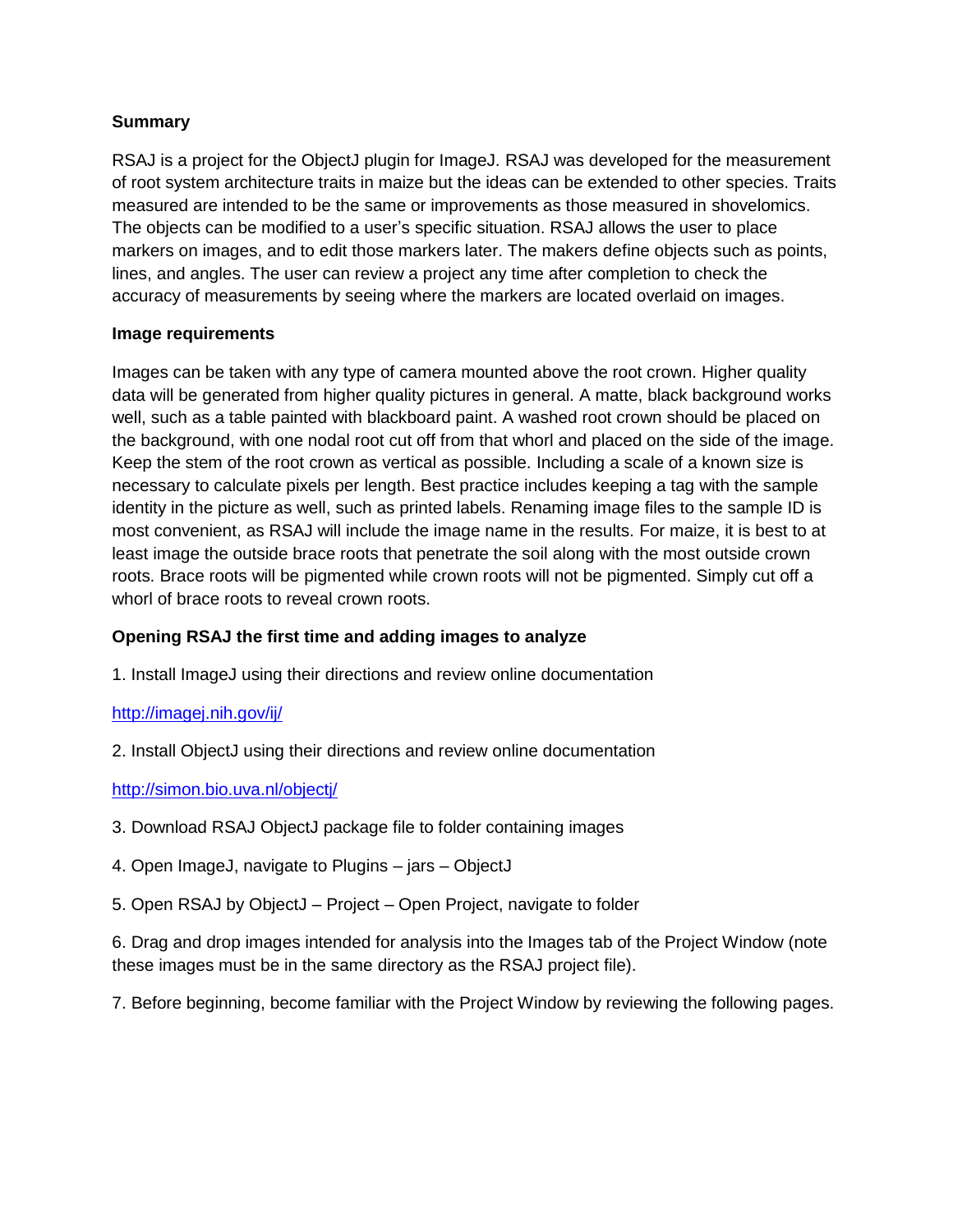|                        | z                    |         |                      |                   |                          |                          |
|------------------------|----------------------|---------|----------------------|-------------------|--------------------------|--------------------------|
| Images                 | Objects              | Columns | Qualifiers           |                   |                          |                          |
|                        |                      |         | $\blacktriangledown$ | Show Object Layer |                          |                          |
|                        | <b>Linked Images</b> |         | <b>Objects</b>       | <b>Stack size</b> | px/unit                  |                          |
|                        | ● HN3-M2-D2-1-B.JPG  |         | $1(1-1)$             | 1                 | ÷                        | ▴                        |
| ● HN3-M2-D2-2-C.JPG    |                      |         | $1(2-2)$             | 1                 | ۰                        |                          |
|                        | ● HN3-M2-D2-3-C.JPG  |         | $1(3-3)$             | 1                 | ۰                        | Ξ                        |
| ● HN3-M2-D2-4-C.JPG    |                      |         | $1(4-4)$             | 1                 | ۰                        |                          |
| ● HN3-M2-D2-5-C.JPG    |                      |         | $1(5-5)$             | 1                 | ۰                        |                          |
| HN3-M2-D2-6-C.JPG      |                      |         | $1(6-6)$             | 1                 | ۰                        |                          |
| HN3-M2-D2-7-C.JPG<br>0 |                      |         | $1(7-7)$             | 1                 | ÷                        |                          |
| ● HN3-M2-D2-8-S.JPG    |                      |         | $1(8-8)$             | 1                 | $\overline{\phantom{a}}$ | $\overline{\phantom{a}}$ |
| Link                   | <b>Unlink</b>        |         |                      |                   |                          |                          |

The Project Window consists of tabs for Images, Objects, Columns, and Qualifiers. We will not use the Qualifiers tab. The above screenshot shows the Images tab after images to be analyzed have been dragged and dropped inside. Alternatively, the Link button can be used. The images must be in the same folder as the project file.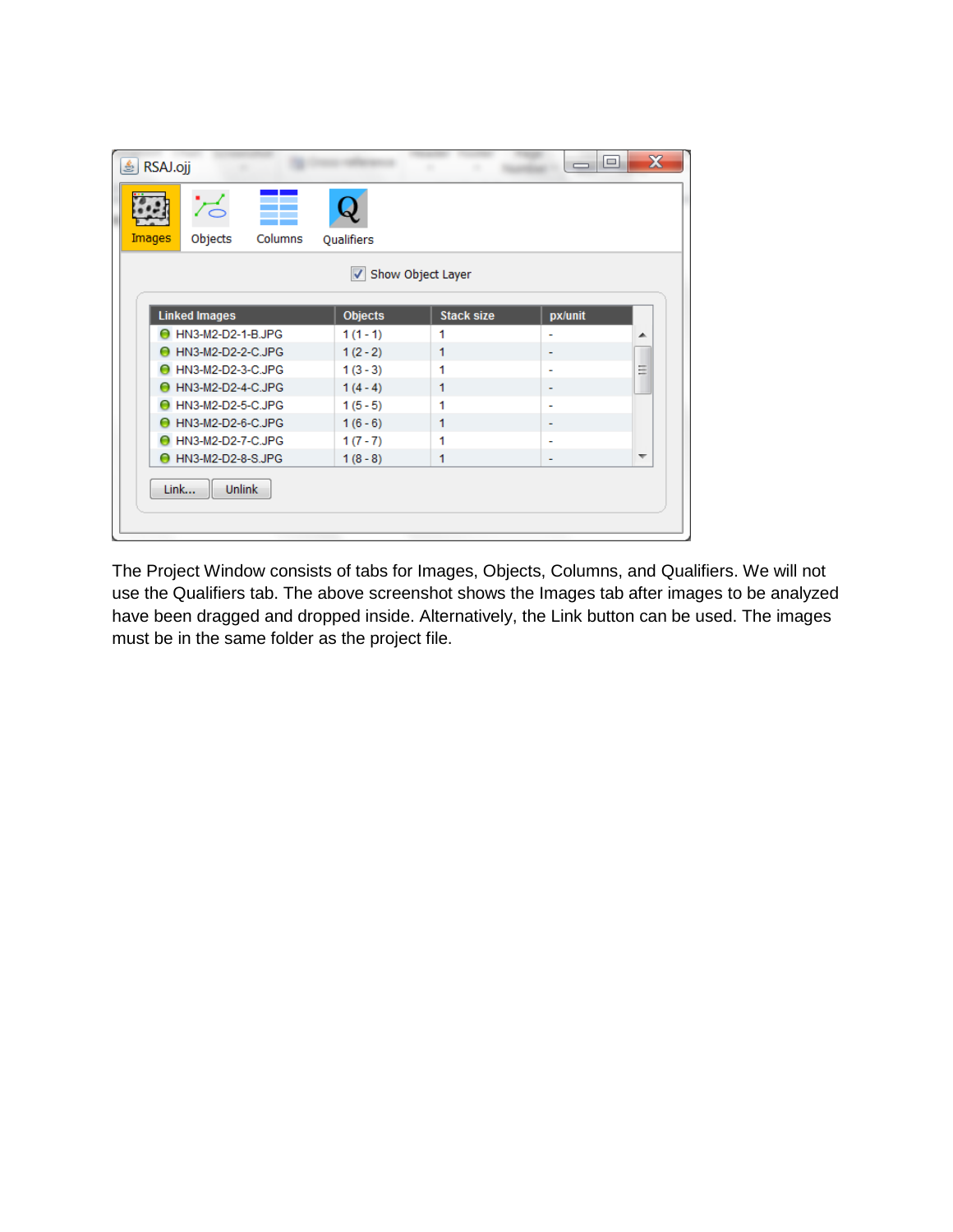| Show Object Label<br>Composite Objects<br>√ 3D Objects<br>Selective Item Visibility<br>Item Name<br>Item Shape<br>Item Color<br>Clones<br>Marker Type<br>Line Type<br>$\star$<br>$\angle$ Line<br>$+$ Plus<br>Scale Length<br>$-1$ pt<br>$\Box$ Green<br>1<br>$\angle$ Line<br>Stem Width<br>$+$ Plus<br>$\blacksquare$ Blue<br>1<br>$-1$ pt<br>$\angle$ Line<br>$+$ Plus<br>$\blacksquare$ Blue<br>System Width<br>1<br>$-1$ pt<br>$\angle$ Line<br>Depth to Width<br>$+$ Plus<br>$-1$ pt<br>$\blacksquare$ Blue<br>1<br>• Point<br>$\Box$ Square<br>Nodal Root Number<br>100<br>Bue<br>$-1$ pt<br>Nodal Root Diameter<br>$\angle$ Line<br>$+$ Plus<br>Red<br>1<br>$-1$ pt | Objects<br>Images     | Columns<br>Qualifiers |   |          |         |     |
|-----------------------------------------------------------------------------------------------------------------------------------------------------------------------------------------------------------------------------------------------------------------------------------------------------------------------------------------------------------------------------------------------------------------------------------------------------------------------------------------------------------------------------------------------------------------------------------------------------------------------------------------------------------------------------|-----------------------|-----------------------|---|----------|---------|-----|
|                                                                                                                                                                                                                                                                                                                                                                                                                                                                                                                                                                                                                                                                             |                       |                       |   |          |         |     |
|                                                                                                                                                                                                                                                                                                                                                                                                                                                                                                                                                                                                                                                                             |                       |                       |   |          |         |     |
|                                                                                                                                                                                                                                                                                                                                                                                                                                                                                                                                                                                                                                                                             |                       |                       |   |          |         |     |
|                                                                                                                                                                                                                                                                                                                                                                                                                                                                                                                                                                                                                                                                             |                       |                       |   |          |         |     |
|                                                                                                                                                                                                                                                                                                                                                                                                                                                                                                                                                                                                                                                                             |                       |                       |   |          |         |     |
|                                                                                                                                                                                                                                                                                                                                                                                                                                                                                                                                                                                                                                                                             |                       |                       |   |          |         |     |
|                                                                                                                                                                                                                                                                                                                                                                                                                                                                                                                                                                                                                                                                             |                       |                       |   |          |         |     |
|                                                                                                                                                                                                                                                                                                                                                                                                                                                                                                                                                                                                                                                                             |                       |                       |   |          |         |     |
|                                                                                                                                                                                                                                                                                                                                                                                                                                                                                                                                                                                                                                                                             |                       |                       |   |          |         |     |
|                                                                                                                                                                                                                                                                                                                                                                                                                                                                                                                                                                                                                                                                             | Distance to Branching | $\sim$ Polyline       | 1 | $+$ Plus | $-1$ pt | Red |
| $\sim$ Polyline<br>$+$ Plus<br>Red<br>Lateral Count Length<br>1<br>$-1$ pt                                                                                                                                                                                                                                                                                                                                                                                                                                                                                                                                                                                                  |                       |                       |   |          |         |     |
| • Point<br>100<br>$\Box$ Square<br>Red<br><b>Lateral Count</b><br>$-1$ pt                                                                                                                                                                                                                                                                                                                                                                                                                                                                                                                                                                                                   |                       |                       |   |          |         |     |
| $+$ Plus<br>Lateral Length 1<br>$\sim$ Polyline<br>$\blacksquare$ Red<br>1<br>$-1$ pt                                                                                                                                                                                                                                                                                                                                                                                                                                                                                                                                                                                       |                       |                       |   |          |         |     |
| Lateral Length 2<br>$\sim$ Polyline<br>$+$ Plus<br>$-1$ pt<br>$\blacksquare$ Red<br>1                                                                                                                                                                                                                                                                                                                                                                                                                                                                                                                                                                                       |                       |                       |   |          |         |     |
| $+$ Plus<br>Lateral Length 3<br>$\sim$ Polyline<br>1 <sup>1</sup><br>$-1$ pt<br>Red                                                                                                                                                                                                                                                                                                                                                                                                                                                                                                                                                                                         |                       |                       |   |          |         |     |

The Objects tab of the RSAJ project window shows all the traits that will be measured. The scale length is in green, root crown traits are in blue, and traits measured on an individual nodal root are in red. Clones show the numbers for each object, and for most we are only measuring one. Notice that the traits we count (nodal root number and lateral root count) have 100 clones. The clones for counting are just set high enough so you will never exhaust the possible number in one image, your data will only show the number you count. If you don't wish to measure a trait, just remove it from this list. However, nothing needs to be changed to use RSAJ as is. Traits are explained in the protocol, but the names are meant to be self explanatory.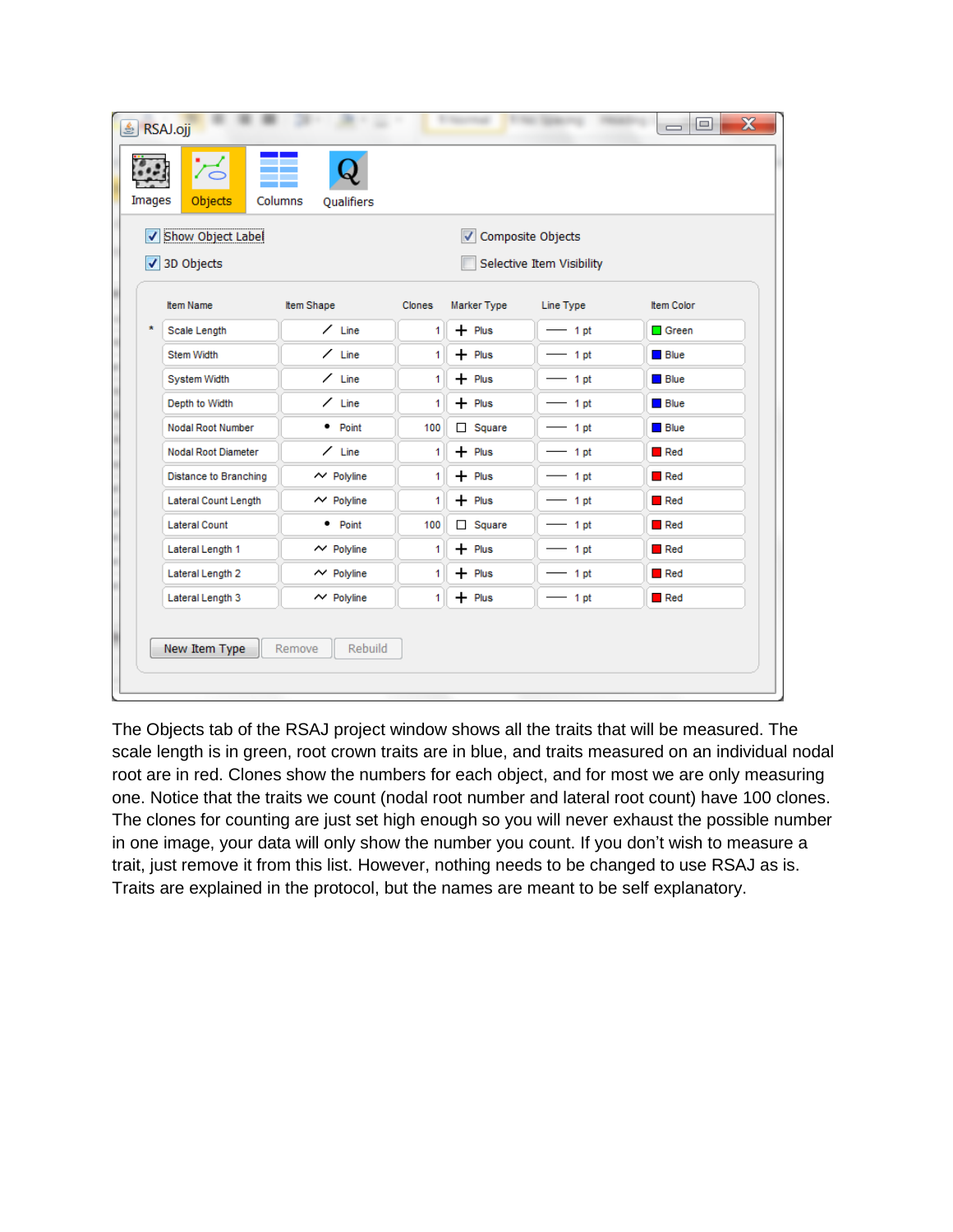| RSAJ.ojj<br>흑                                                                                                                                                                                                                                                                                                          | $\mathbf x$<br>回<br>$\overline{\phantom{0}}$                                                                                  |
|------------------------------------------------------------------------------------------------------------------------------------------------------------------------------------------------------------------------------------------------------------------------------------------------------------------------|-------------------------------------------------------------------------------------------------------------------------------|
| Columns<br>Images<br>Objects<br>Qualifiers<br><b>Column Title</b><br>scale.length<br>stem.width<br>system.width<br>depth.to.width<br>nodal root number<br>nodal.root.diameter<br>distance.to.branching<br>lateral.count.length<br>lateral.count<br>lateral.length1<br>lateral.length2<br>lateral.length3<br>image.name | Operands<br>Presentation<br>Length<br>Operation<br>▼<br>Operand<br>Item type<br>Clone#<br>Scale Length<br>$\overline{1}$<br>▼ |
| <b>New</b><br>Remove                                                                                                                                                                                                                                                                                                   |                                                                                                                               |

The Columns tab is where objects are interpreted as data via the Operation setting. These operations are used to output your objects to the results. The names of the columns in the data are similar to the names used on the Objects tabs and readily readable by R. Studying this will allow you to make your own length, count, and angle objects as needed. If you don't wish to measure a trait, just remove it from this list. However, nothing needs to be changed to use RSAJ as is.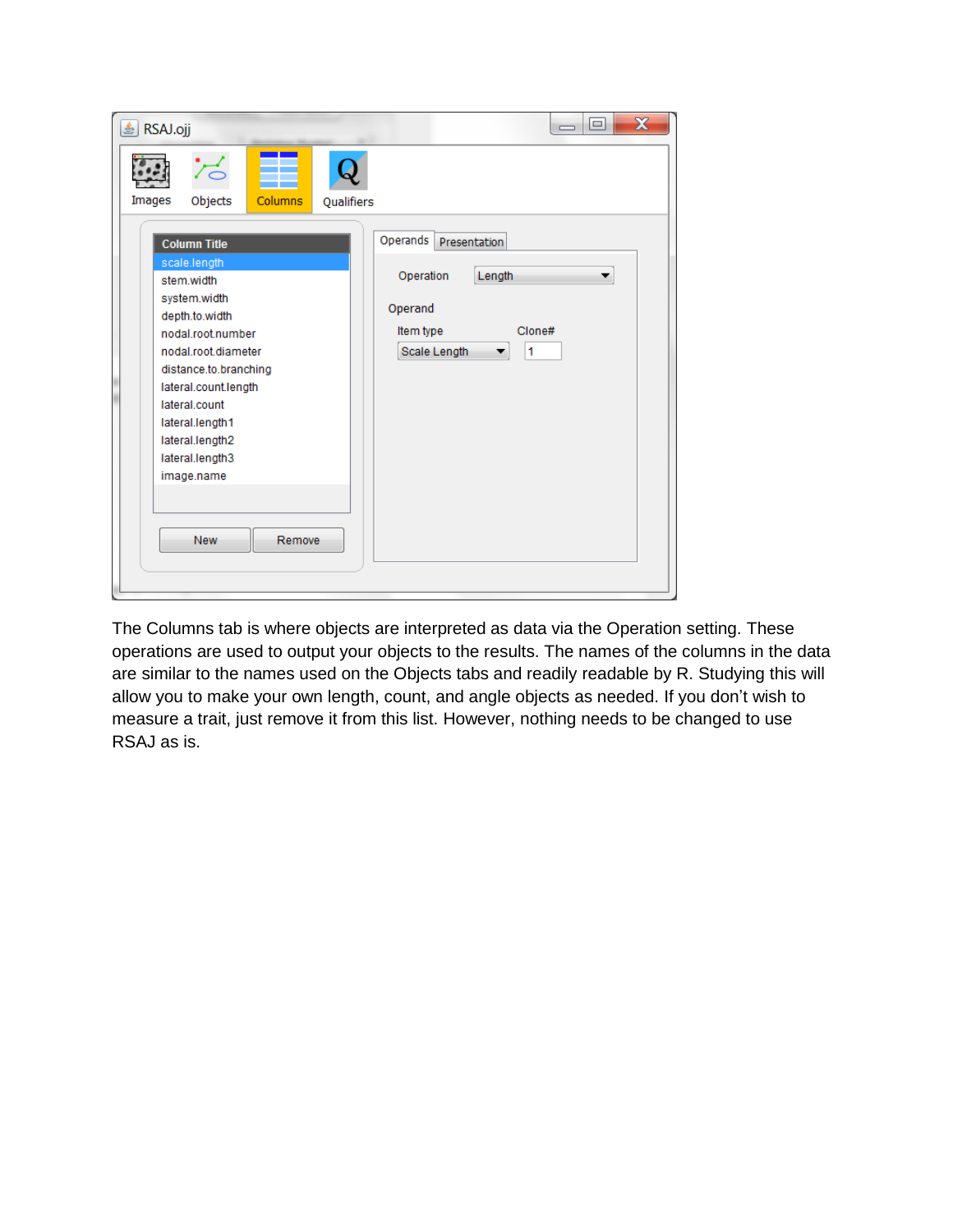## **Measuring root system architecture in maize using RSAJ**

1. Double click on the first image to analyze

2. Measure the length of your scale. Click on one end, then the other to form a line. If the camera zoom and height is constant then you only need to do this for one image. However, it might be safe to always do it.

3. Automatically jumps to measure width of stem where the current whorl of nodal roots originates. Click on one edge of the stem, then the other to form a line. Try to measure exactly where the nodal roots farthest to the left and right intersects the stem on both sides and stay as perpendicular to the growth direction of the stem as possible. Review angle writeup.

4. Automatically jumps to measure root system width. Click on the left most nodal root then the right most nodal root to form a line. Measure the width as far towards the broken ends of the nodal roots as possible while keeping the line perpendicular to the growth direction of the stem and parallel to the stem width.

5. Automatically jumps to measure depth to width, or the height. Click in the center of the stem width line, then in the center of the root system width line, but make sure this line is parallel to the stem and perpendicular to the two widths.

6. Automatically jumps to count the nodal roots. Click on each visible nodal root in that whorl. Because the maize root system is symmetrical, the user can click on each nodal root again to estimate the total number of roots in that whorl. Zoom in before going to 7.

7. Press tab to advance to measures of the excised representative nodal root, starting with its diameter. Click on its left side then right side to form a line near its end that connected to the stem.

8. Automatically jumps to measure distance to branching. This is a polyline, which means each click yields a line segment, and length will be reported by summing the lengths of those segments. This allows us to better follow curves that may exist. First click on the end that was attached to the stem then add line segments by clicking while following the curve of the root. End the polyline where roots begin to emerge.

9. Press tab to advance to measuring the length over which you will count lateral roots. This is a polyline so you can follow the curve of the root over 2-4 cm.

10. Press tab to advance to lateral root counting. Click on each lateral root visible and originating from the area of root that you marked the length over which to count the laterals.

11. Press tab to measure lateral root length. Chose representative laterals and draw a polyline, and press tab to advance to the next lateral.

12. Close the image and start over from step 1 with the next image.